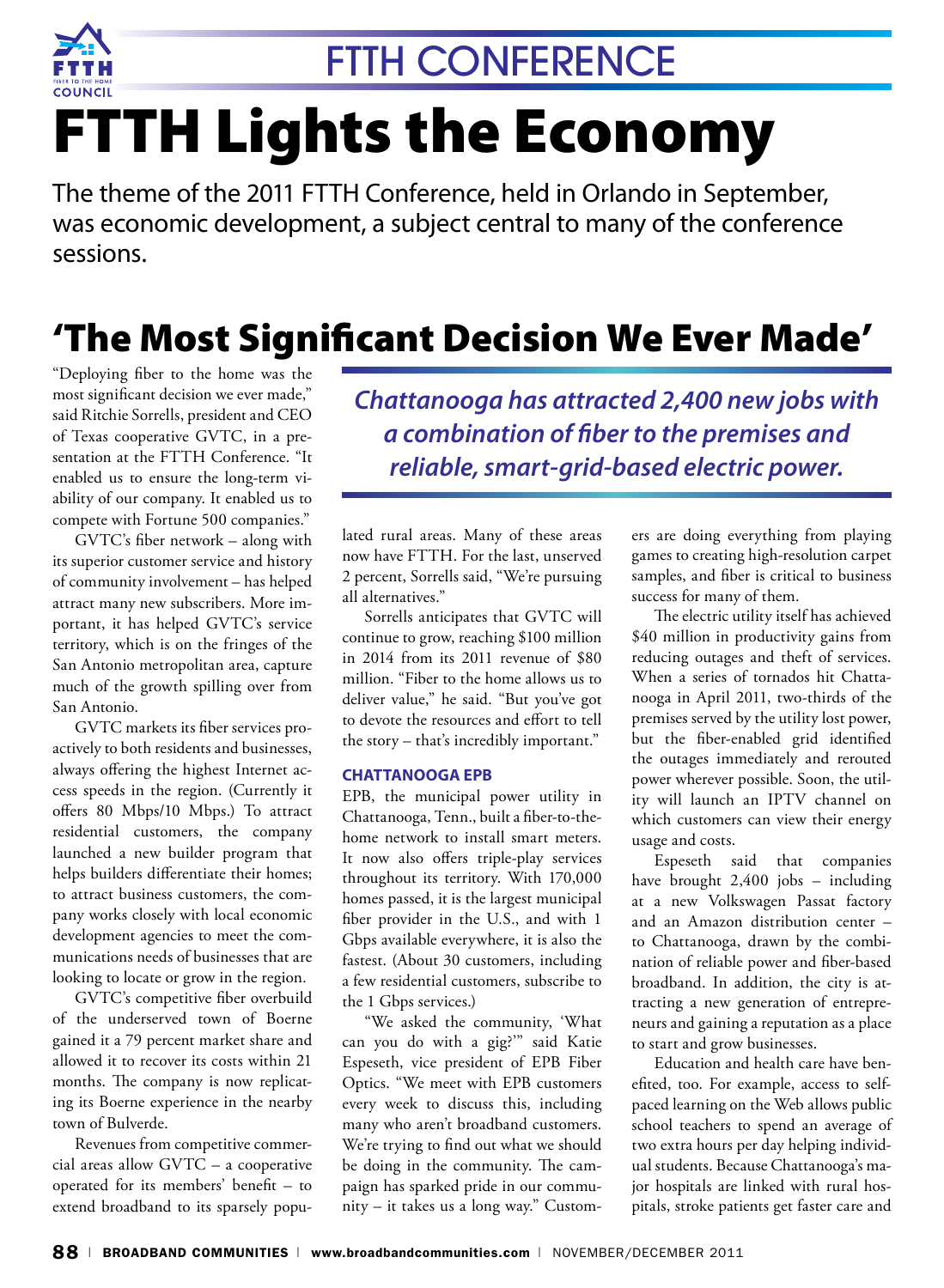

radiology readings can be completed within 15 minutes rather than 24 hours.

EPB determined that all premises in its electricity service area should have access to fiber to the home and built out some of the lower-income neighborhoods first. In areas where not everyone could afford fiber-based services at home, LUS connected city recreation centers and libraries early on. Today, take rates in lower-income neighborhoods are comparable with citywide averages.

Panelist Sonja Murray, senior vice president of One Economy, added that adoption in low-income neighborhoods could increase further if Title 1 educa-

tion funds are used for broadband – which is allowable if school superintendents agree.

#### **LUS Fiber**

Lafayette, La., is also making good use of its communitywide FTTH network, according to Mona Simon, communications engineering and operations supervisor for LUS Fiber. Public high schools now have 1 Gbps connections, lower schools and libraries all have 100 Mbps connections, and even private schools and home-schooled students can get high-speed connections. Students access educational videos from Louisiana Public Broadcasting, participate in real-time video visits with children in other states and peer directly with the University of Louisiana.

"There's excitement and new ideas," Simon said. The city is becoming a hub for movie and video game production, with the LITE Center, Pixel Magic and the Academy of Interactive Entertainment all thriving. A local arts center has begun broadcasting live performances, and the city's many music festivals are now held online as well as in the streets.

LUS is also planning a smart electric grid; it expects to see results similar to those Chattanooga has documented.

### Measuring the Economic Benefits Of Communitywide FTTH

In the spirited discussion that followed a presentation by David Russell, solutions marketing director for Calix, a roomful of FTTH Conference attendees grappled with measuring the impact of communitywide fiber-to-the-home deployments.

Russell examined five fiber communities – Bristol, Va., and Bristol, Tenn. (a single community that spans two states); Dalton, Ga.; Jackson, Tenn.; Reedsburg, Wisc.; and Windom, Minn. – before and after they deployed fiber infrastructure. These were the only five U.S. communities that were commercial hubs for their surrounding areas and completed communitywide fiber builds prior to 2004. Russell compared growth rates in jobs

and number of businesses in the four years prior to the fiber builds and the four years following the fiber builds. (Metro-area or county-level economic data was used as a proxy for city-level data, which was not available.)

Russell's results were inconclusive. In absolute terms, all the cities added more businesses during the post-fiber period than the pre-fiber period, but only Bristol had faster job growth. However, comparisons of absolute growth rates are not particularly meaningful because the economic environment changed between the first and second period. To discount the effects of changes in the overall environment, Russell compared each community with its state.

Relative to their states, he found that Bristol, Jackson and Windom all had higher business growth in the post-fiber build period, but Dalton and Reedsburg lagged far behind. Bristol and Dalton improved their relative rates of job growth in the post-fiber build period, but the other three cities lagged behind their states.

Overall, only Bristol – which is often held up as a model of an economically successful community fiber build – seemed to have unequivocally positive results.

#### **Interpreting the Results**

Russell presented his findings – which contradict anecdotal evidence and early studies of fiber deployments – not as evidence of fiber's role in economic development but as a challenge for further research and analysis.

One possibility, of course, is that building out fiber to entire communities does not offer any particular economic advantage.

Another possibility is that these fiber networks offered advantages that only Bristol fully exploited. (The Bristol municipal utilities have been proactive in using their fiber networks for business services and the smart grid.)

Some additional possibilities raised by Russell and by members of the audience

### **Economic Growth in Five Early Fiber Communities**

| 1998-2002 (Pre-fiber build)         |               |                                       |                           |                                                   | 2004-2008 (Post-fiber build) |                                       |                           |                                                          |
|-------------------------------------|---------------|---------------------------------------|---------------------------|---------------------------------------------------|------------------------------|---------------------------------------|---------------------------|----------------------------------------------------------|
| Community                           | Job<br>Growth | Job<br>Growth<br>Relative to<br>State | <b>Business</b><br>Growth | <b>Business</b><br>Growth<br>Relative to<br>State | Job<br>Growth                | Job<br>Growth<br>Relative to<br>State | <b>Business</b><br>Growth | <b>Business</b><br>Growth<br>Relative to<br><b>State</b> |
| Bristol, Va., and<br>Bristol, Tenn. | 1%            | $-8%$                                 | 14%                       | $-12%$                                            | 2%                           | $-3\%$                                | 34%                       | $-5%$                                                    |
| Dalton, Ga.                         | 7%            | $-9%$                                 | 33%                       | $-10%$                                            | $-1%$                        | $-9%$                                 | 36%                       | $-17%$                                                   |
| Jackson, Tenn.                      | 19%           | 13%                                   | 9%                        | $-10%$                                            | $-4%$                        | $-8%$                                 | 35%                       | $-5%$                                                    |
| Reedsburg,<br>Wisc.                 | 13%           | 4%                                    | 17%                       | 5%                                                | $-2\%$                       | $-2\%$                                | 25%                       | $-7%$                                                    |
| Windom, Minn.                       | 8%            | $-4%$                                 | 0%                        | $-29%$                                            | $-5%$                        | $-6%$                                 | 19%                       | $-6\%$                                                   |
| Source: Calix                       |               |                                       |                           |                                                   |                              |                                       |                           |                                                          |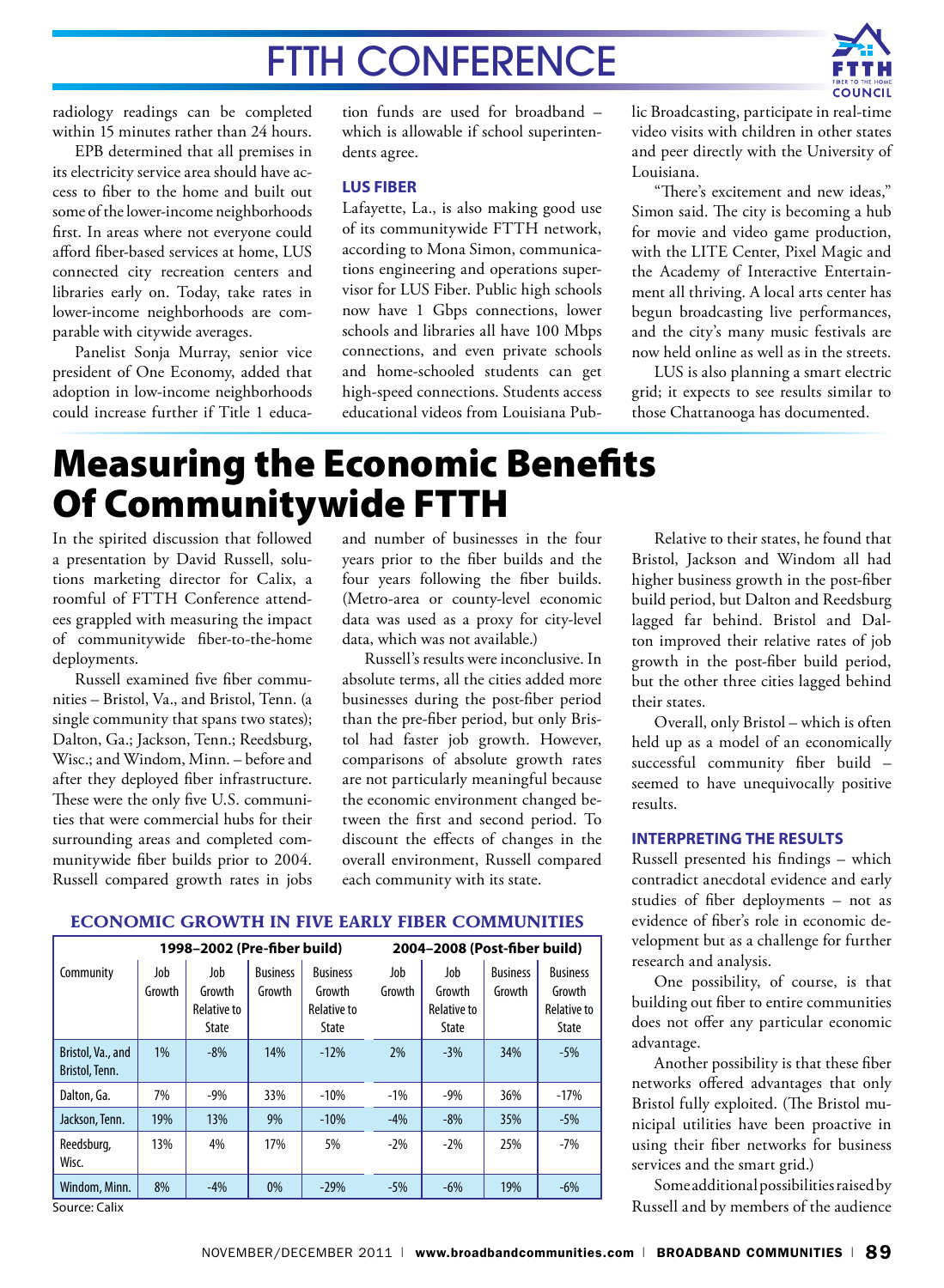

included the following:

- The sample size was too small for meaningful analysis.
- The post-fiber build period was too short to demonstrate results.
- Metro-area and county-level business data are not granular enough to show effects in small communities.
- Statewide data may not be the appropriate yardstick for comparison.
- Different measures of economic development – such as growth in percentage of high-tech jobs, increased retention of young people or increases in property values – might have been more appropriate.
- FTTH stimulated some economic sectors and not others.

### **the Next Frontier: Integration of Fiber With Wireless**

Verizon's next frontier is the seamless integration of its FiOS network with its new LTE network, said Virginia Ruesterholz, president of Verizon Services Operations, in a keynote address at the FTTH Conference.

Connecting cell towers to Verizon's FTTH network will allow millions of devices to be integrated into the network and will make possible the "Internet of things," or widespread machine-to-machine communications, Ruesterholz said. She added that integrated solutions enabled by this wireline/ wireless network have the potential to address many of society's problems. Smart home security, smart grid management, online education, traffic management, medical monitoring and emergency services are just a few of the applications that will use the new converged network.

• FTTH stimulated growth in homebased businesses that was not reflected in job and business data.

Audience members agreed that additional work was needed to identify and measure the results of fiber builds.

### Follow the iPhone Model to FTTH Success

Video subscribers are "cord shaving" (giving up premium TV services in favor of Internet video), and telephone subscribers are opting for cellular service. How can fiber-to-the-home deployers grow revenue?

Bryan Rader, CEO of Bandwidth Consulting, pointed to the iPhone and its App Store as a model for FTTH operators. With plenty of bandwidth, FTTH operators have "a great opportunity to add applications." Operators can open the doors to application developers, allowing them to offer applications on their networks at little or no cost and sharing revenues with those who achieve success.

True, the marketplace is segmented – everyone doesn't want everything – but operators can offer many applications, promote them based on customer demographics, and expect to see each customer subscribe to one or two.

New consumer applications, many of them still unknown today, can "make the difference for the FTTH business case," Rader said.

Chris Carabello, director of marketing for Metaswitch, countered that the secret of FTTH success lies in business services, especially business VoIP. "Many businesses will change providers to get VoIP," he said. Though VoIP

began as an over-the-top offering marketed to cost-cutters, telecom providers now sell it directly.

Businesses consider VoIP a strategic service because it supports their remote workers. Nearly two-thirds of businesses have remote workers who average 40 percent of their time on the road or working from home (or from the benches at their children's soccer games); with VoIP, these workers can continue receiving calls at their office phone numbers.

From a telecom provider's point of view, hosted VoIP is the "gateway to the cloud." Once businesses accept the idea of buying a hosted service, they are also open to buying cloud-based storage, security, LAN support and hosted applications. Providers can easily layer on these additional services.

According to Carabello, a successful business bundle must be simple to sell and simple to buy. "You have to know how to communicate your value proposition," he said.

Ron Holcomb, the VP of business development for Tantalus Systems, proposed smart-grid applications as important sources of additional revenue for FTTH operators – though, perhaps, not just yet. "We're still somewhere between

Pong and PacMan" in the development of the smart grid, he said, and requirements for the smart grid are far more complex than requirements for media or retail applications.

Electric utilities must add intelligence to the grid for many reasons, including fuel cost volatility and environmental regulations. The Electric Power Research Institute estimates that the benefits of smart grids exceed the costs by four to one. One problem is that not all the benefits accrue to electric utilities.

Another problem is that smart-grid applications haven't been completely defined. Though some – advanced metering systems, demand response, distribution automation – are well understood, the grid communications infrastructure must be flexible and scalable enough to continue adding new applications as they are developed.

The infrastructure also needs to be completely reliable. All these requirements spell fiber – but most electric utilities don't have the capital they need to invest in fiber. Fortunately, they can collaborate with telecom providers.

"There's a huge opportunity for telcos and electric utilities to work together," Holcomb said.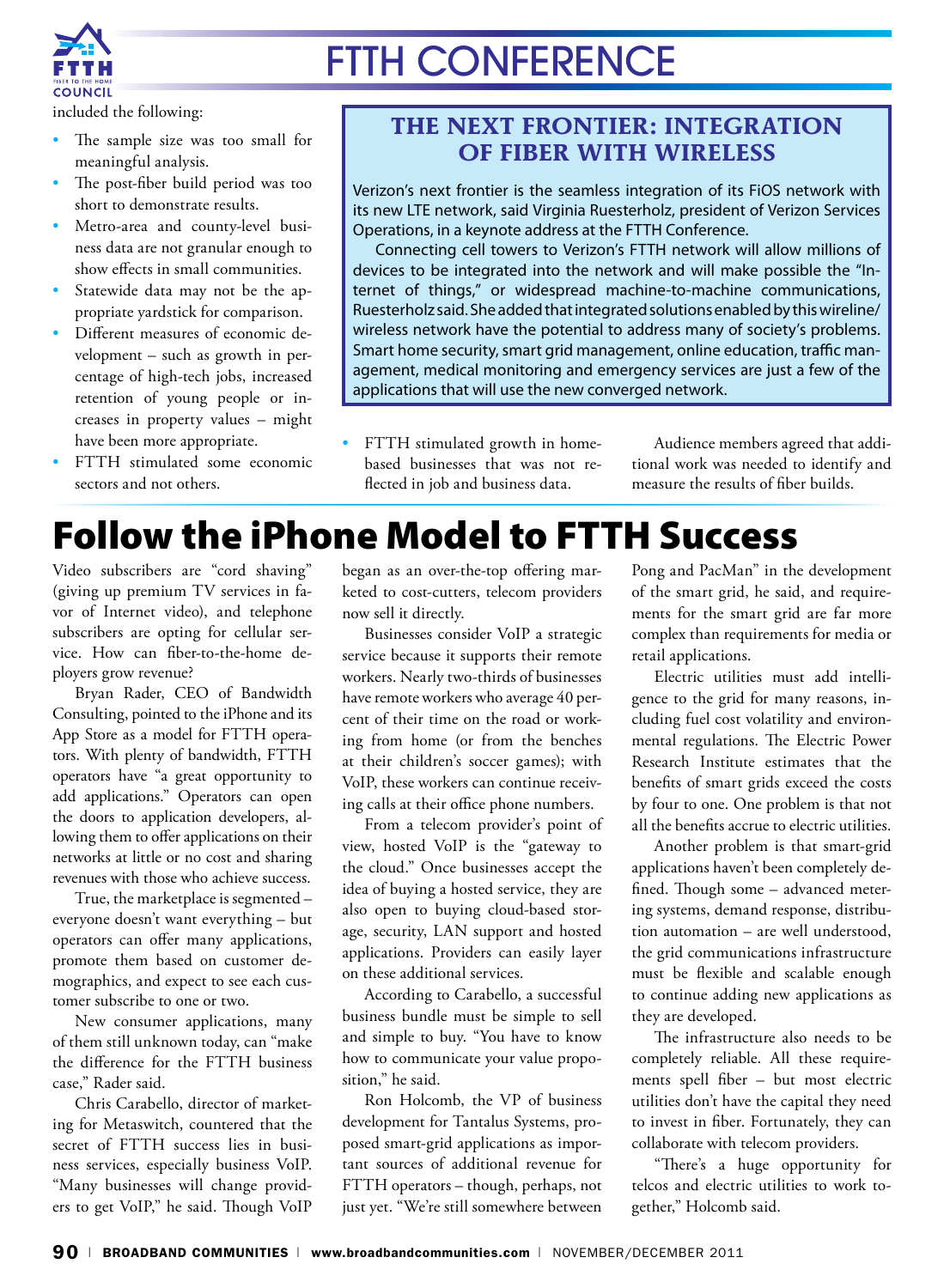

### What's Driving Fiber Network Builds?

Google's Kansas City fiber project is designed to prove the business case for fiber to the home in a typical American city, said Rick Whitt, director of telecom and media policy for Google.

Whitt was one of three speakers in the keynote discussion that wrapped up the 2011 FTTH Conference, along with Blair Levin, Aspen Institute Fellow and director of the Gig.U project, and Michael Romano, senior vice president of policy for the National Telecommunications Cooperative Association (NTCA). Tom Cohen, FTTH legal counsel at the law firm of Kelley, Drye & Warren, moderated the discussion.

### **Q:** *Your FTTH projects have all made news this year. Can you give us a status report?*

- **Whitt:** So far, so good. Milo Medin, the Google Fiber project manager, is trying to figure out how to make the cost structure for FTTH good enough that the business model creates itself. We chose a location – Kansas City – where the demographics are mixed and the land areas are mixed so we could test the value propositions and validate our model. There have been some challenges, such as pole attachments, but we have a great relationship with the mayor, and we hope to have the fiber network up and running next year.
- **Romano:** NTCA's 580 members are small, family-owned or cooperative businesses, and they're at the other end of the spectrum from Google. They're filling gaps in places that no one wanted to serve in the first place. Their average distance to a primary Internet connection is 125 miles. Many have only one choice for a middle-mile provider, and they're excited about the stimulus-funded projects that will offer them more middle-mile capabilities.

Sixty-eight percent of our members have either all FTTH plant or a mix of FTTH and copper, and many more are trying to build FTTH using stimulus grants or traditional Rural Utilities Service (RUS) loans. The RUS is required to plan for the long term, and [even though the agency is technology agnostic] that leads it to support fiber.

The last-mile stimulus-funded projects are going a little slower than we would like; the environmental impact statements and other pieces of the puzzle continue to be a bit of a holdback. In the northern part of the country, they're racing to get started building ahead of the cold weather.

**Levin:** In the rest of the world, FTTH networks are built either when a government orders a monopoly telecom provider to build fiber or when the economics are so strong they can choose to do it. In this country, Google came up with the idea of building fiber networks as applicawidth – along with some of the most innovative people in the culture. So we talked to a number of universities and launched the Gig.U project with 29 of them. We were flooded with requests to join the project but wanted to cut it off before it got too large. Now we have 37 communities – some cities, some rural – most of them the homes of flagship state university campuses.

We're flipping the Google equation. Instead of competition among communities, we want to foster competition among providers. These 37 communities are offering to work with providers on improving the economics for investment in nextgeneration networks. It won't be a free lunch, but it might be a better lunch for a cheaper price. Google

*Blair Levin, director of the Gig.U project: "Here's my prediction: Two to four years after a million American college kids get gigabit connections, the audience in this room is going to be five times bigger."* 

tion test beds, and we [at the FCC] agreed with that. But how do you create test beds? You can't just go to Bell Labs anymore – you need a different kind of logic to drive the U.S. to continue its leadership in this area.

It was astonishing that 1,100 communities responded to Google's Fiber for Communities RFI. It's a measure of the communities' desire to be on the cutting edge. Now, how do we take that energy and that work and say, "We'll see you and raise you 30 cents"?

University communities tend to have all the factors that are needed for test beds: density, preexisting network assets, high demand for bandsaid to communities, "Here's what you can do that doesn't cost you much, if anything, but lowers the cost of FTTH." We're similarly situated – we can do that with our cities and utilities, with the university assets and with owners of multifamily buildings in communities where the single greatest criterion for choosing an apartment is the level of broadband connectivity.

The providers can be Google, cable companies, telcos or anyone else. The more responses to our RFI that we receive, the better answers we'll have and the better able our communities will be to hold a competitive process next year and drive a huge amount of activity.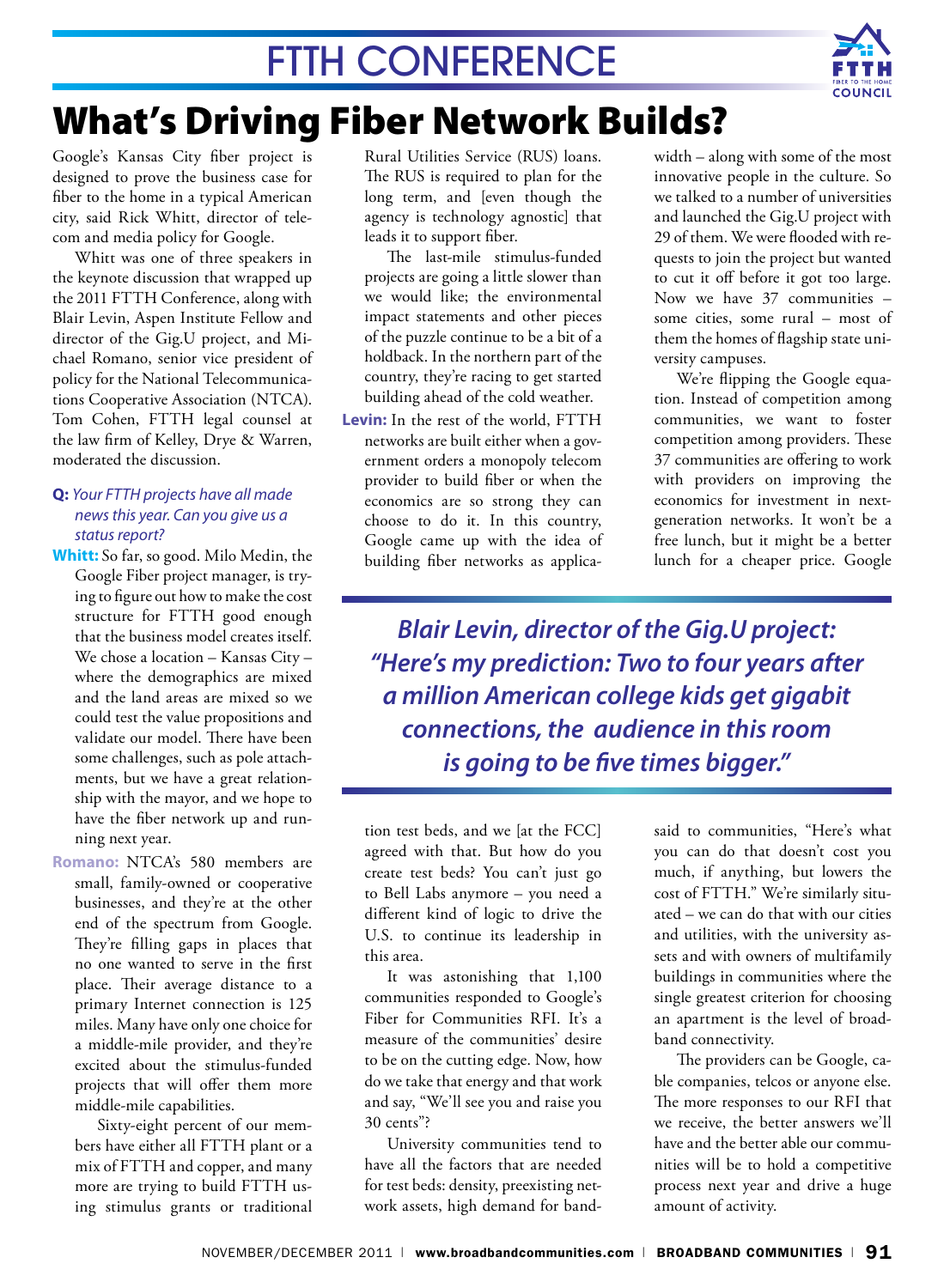

*"When the FCC adopted revised pole attachment rules, we were told they would address companies like ours (pure ISPs). We didn't care what the rate was; we just wanted certainty. Well, the order didn't provide that. It left us hanging."* 

Here's my prediction: Two to four years after a million American college kids get gigabit connections, the audience in this room is going to be five times bigger.

- **Q:** *Google eliminated consideration of every city in California because the permitting and processing barriers raised by local governments made building FTTH too costly. How can we drive those costs down?*
- **Whitt:** At Google, we pride ourselves on being a green company. It's demonstrated in how we site our facilities and use energy. Yet California has a statute that requires a multiagency review of environmental impacts but doesn't even define the basic terms. The process takes months and sometimes years.

Milo Medin said that even if there are suitable properties in California, we can't justify this. We're not building this network out of the goodness of our hearts. We're trying to make a business and prove that the model works – and, given the state of affairs in California, that's not the case. His statement sparked some fruitful conversations with policymakers in California.

We're not trying to avoid meeting environmental standards. We just want to have more certainty. We need to have a process that a company can navigate successfully.

**Romano:** NTCA members face similar challenges. Even when they've been in a community for 50 or 80 years, new challenges pop up. The stimulus award process added many additional layers of complications and reviews to the point where meeting the statutory deadlines is a challenge.

**Whitt:** Milo and I were asked how Kansas City induced Google to build its network there. They didn't offer us tax breaks. The demographics and topology were what we were looking for, and in addition they promised to improve the process. We asked to have a single contact on each side for permitting and processing issues, and they agreed to that.

We're hoping that a set of best practices comes out of this project – things that we've discovered are potential obstacles and pitfalls to swift deployments and what you can do to improve them, to bring the project in on time and avoid unnecessary costs. We're hoping that, over time, our partnerships with the two Kansas City governments lead to results we can show other communities.

### **Q:** *On video franchising, the FCC and states made the process more uniform across the country. How do we accomplish the same for permitting? Even Google had pole attachment problems in Kansas City.*

**Whitt:** Pole attachments are one of the thorny issues for building out fiber and other infrastructure. The process was set up for people in traditional industry sectors – power companies, phone companies, cable companies are all in their own separate buckets – but Google is a pure ISP.

When the FCC adopted revised pole attachment rules, we were told they would address companies like ours. We didn't care what the rate was; we just wanted certainty. Well, the order didn't provide that. It left us hanging. In our initial conversations with Kansas City Power and Light,

they said, "Which of these categories do you fit in? None? OK, thanks, see you later." Eventually, we found some accommodation – though not with the help of the FCC.

Google knew a lot about the infrastructure business already – but this has given us a whole new perspective and a lot of humility.

- **Q:** *What do you see happening with retransmission consent? Prices keep going up. You're trying to make a business happen, but one of your big three services is getting squeezed.*
- **Romano:** Many of our members are trying to enter the video business just to capture and keep customers. Video is a money loser for most companies, but they do it to make the customer sticky. Now a number of them are trying to enter the business with over-the-top video. Video is very tough for us. Our moneymakers are broadband and phone service.
- **Q:** *What revenue streams do you see for the future? College kids have only wireless phones, and video is moving to the computer. Do you think there will be only one big stream, broadband?*
- **Levin:** If we look back to the year 1600, the British and the French had the same gross domestic product, but by 1800, the British were way ahead. In France, the scientific academy was funded by the king, and the British had a patent system – a bottom-up approach to innovation.

According to Thomas Friedman's book "That Used to Be Us," innovation from above is orderly but not productive, and innovation from below is extremely chaotic but productive. Google and Skype weren't built in the Bell Labs of their time; they were made possible through access to abundant resources, both people and infrastructure. So we have faith that if we put unlimited bandwidth in the hands of a few million strategically located people, they're going to invent things we have no idea of.

The incremental cost of providing the resources is very low, and the